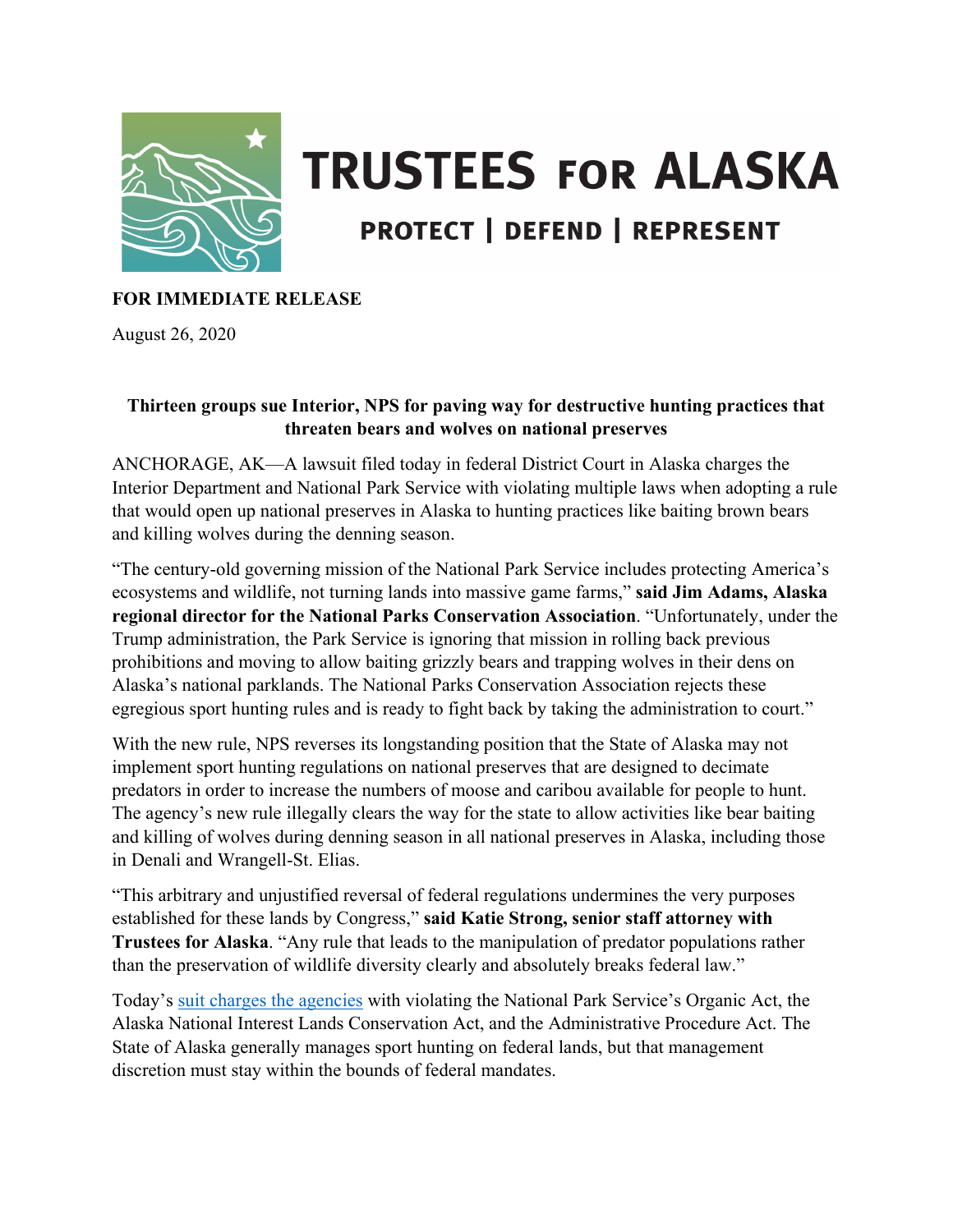Law firm Trustees for Alaska filed the lawsuit on behalf of 13 clients: Alaska Wildlife Alliance, Alaska Wilderness League, Alaskans FOR Wildlife, Center for Biological Diversity, Coalition to Protect America's National Parks, Copper Country Alliance, Defenders of Wildlife, Denali Citizens Council, the Humane Society of the United States, National Parks Conservation Association, Northern Alaska Environmental Center, Sierra Club and Wilderness Watch.

## **Client statements**:

"Bear baiting. Killing black bear sows and cubs while they hibernate. Shooting wolves and coyotes and their pups while denning. These practices are unsportsmanlike, and baiting bears with human food also creates a substantial hazard for other public land users," **said Andy Moderow, Alaska director at Alaska Wilderness League.** "These approaches to wildlife management are completely out of step with the mission of the National Park Service to protect wildlife populations for future generations, and we intend to continue fighting this absurd rollback."

"The National Park Service has always prohibited extreme sport hunting practices on federal parks and preserves in Alaska to ensure public safety, maintain natural wildlife diversity, and balance public use of federal lands," **said Nicole Schmitt, executive director of the Alaska Wildlife Alliance**. "Nothing in ANILCA, the Statehood Act, or any other law says that the Park Service has to go along with what the state wants to do on these federal lands – which in this case is to allow the sport killing of browns bears over greasy donuts and dog food, permit the sport shooting of wolves and coyotes while they're denning, allow blinding black bears with flashlights and shooting them for sport while they're hibernating, and more. The Park Service's sudden about-face to sync itself with the state and allow such gruesome sport hunting practices on National Preserves is in violation of the agency's founding mandates and widely opposed by the public. It's important to note that this rule specifically regulates sport hunting; subsistence users have and will continue to have access to harvest on National Preserves in Alaska."

"Techniques such as killing bear sows with cubs at den sites or harvesting brown bears over bait are clearly inappropriate within units of the National Park System," **said Phil Francis, Chair of the Coalition to Protect America's National Parks.** "The National Park Service is mandated to conserve wildlife, not exploit it through these objectionable hunting practices."

"The National Park Service is now overtly sanctioning the killing of defenseless bear cubs and wolf pups in their dens; the exact opposite of what most believe is 'fair chase,'" **said Jamie Rappaport Clark, president and CEO for Defenders of Wildlife**. "This controversial practice is extreme and wholly inconsistent with the Park Service's mission to conserve wildlife and wild places. We are suing to protect Alaska's irreplaceable wildlife and hold the National Park Service accountable to their conservation mission."

"Denali Citizens Council strongly supports the conservation values of the National Park Service and of Denali National Park and Preserve," **said Nancy Bale, board member with the Denali Citizens Council**. "We supported the NPS wildlife preserves rule signed in 2015 that prohibited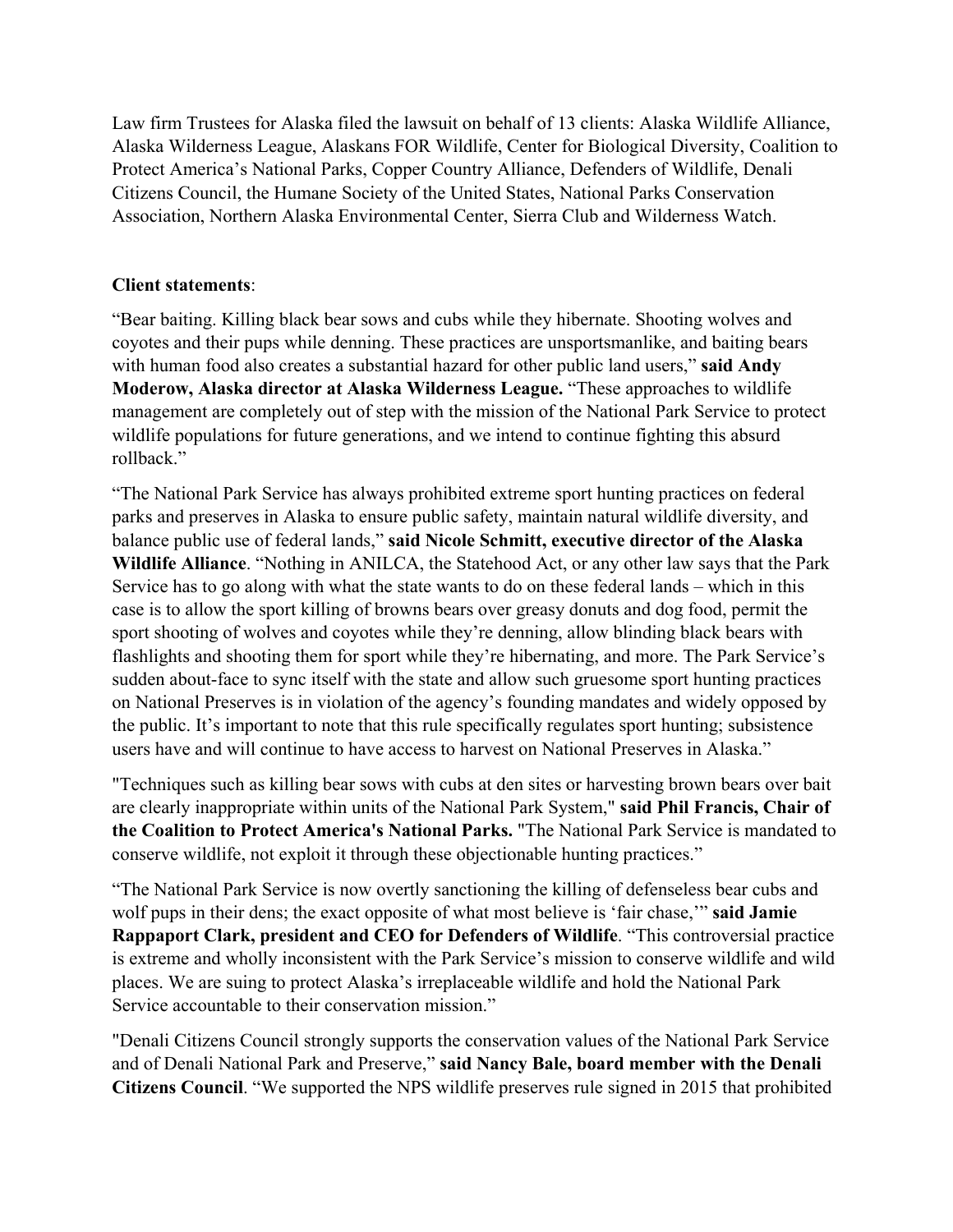certain hunting practices on the NPS preserves, while continuing to allow most state-regulated hunting and trapping in those areas. We are highly disappointed that NPS, our country's premier habitat and wildlife conservation agency, waited less than five years to do a complete reversal of the well-defended 2015 rule. We are confident that this reversal will be found deficient and we support Trustees for Alaska in pursuing that end."

"The National Park Service was sorely misguided in deciding to allow such inhumane and unsporting trophy hunting practices of Alaska's iconic, beloved and highly sentient bears and wolves," **said Laura Smythe, a staff attorney for the Humane Society of the United States**. "Not only are these practices biologically destructive and contrary to the agency's legal duties, but recent polls have continually shown that the majority of Alaskans oppose allowing these cruel practices on national preserves in the state."

"This reversal explicitly disregards the federal laws established to protect wildlife," **says Elisabeth Balster Dabney, executive director of the Northern Alaska Environmental Center**. "Good sportsmanship, sound science, and National Park Service mandates all work together to keep predator species thriving and surviving. Predator species are essential to the health of ecosystems. This reversal cannot stand."

"Allowing bear cubs to be killed with their mothers and wolf pups to be targeted in their dens is unjustifiably cruel," **said Andrea Feniger, director of Sierra Club's Alaska Chapter**. "It's also detrimentally short-sighted. The science is clear that we are in the midst of a climate and extinction crisis. There's an urgent need to manage these lands to protect wildlife."

"It is outrageous to target ecologically important animals like wolves and bears so that hunters might have more moose and caribou to kill," **said Collette Adkins, carnivore conservation director for the Center for Biological Diversity**. "Not only are destructive predator control practices harmful and unsporting, they're illegal when done on federal public lands set aside to protect biodiversity. I'm hopeful that the court will set things right again."

"If these new National Park Service regulations are allowed to stand, our Alaska National Park Preserves will be transformed by hunting methods such as the baiting of bears for easy killing, and the extermination of entire wolf families during their denning season when they are most vulnerable," **said Fran Mauer, Alaska Chapter of Wilderness Watch.** "Maintenance of natural predator and prey relationships, a predominant purpose for the Preserves, will no longer prevail. Instead, these great wild lands will be converted to game farms for sport hunters."

Contacts:

Kati Schmidt, communications director, National Parks Conservation Association, [kschmidt@npca.org,](mailto:kschmidt@npca.org) 415-847-1768

Corey Himrod, senior communications manager, Alaska Wilderness League, [corey@alaskawild.org,](mailto:corey@alaskawild.org) 202-266-0426